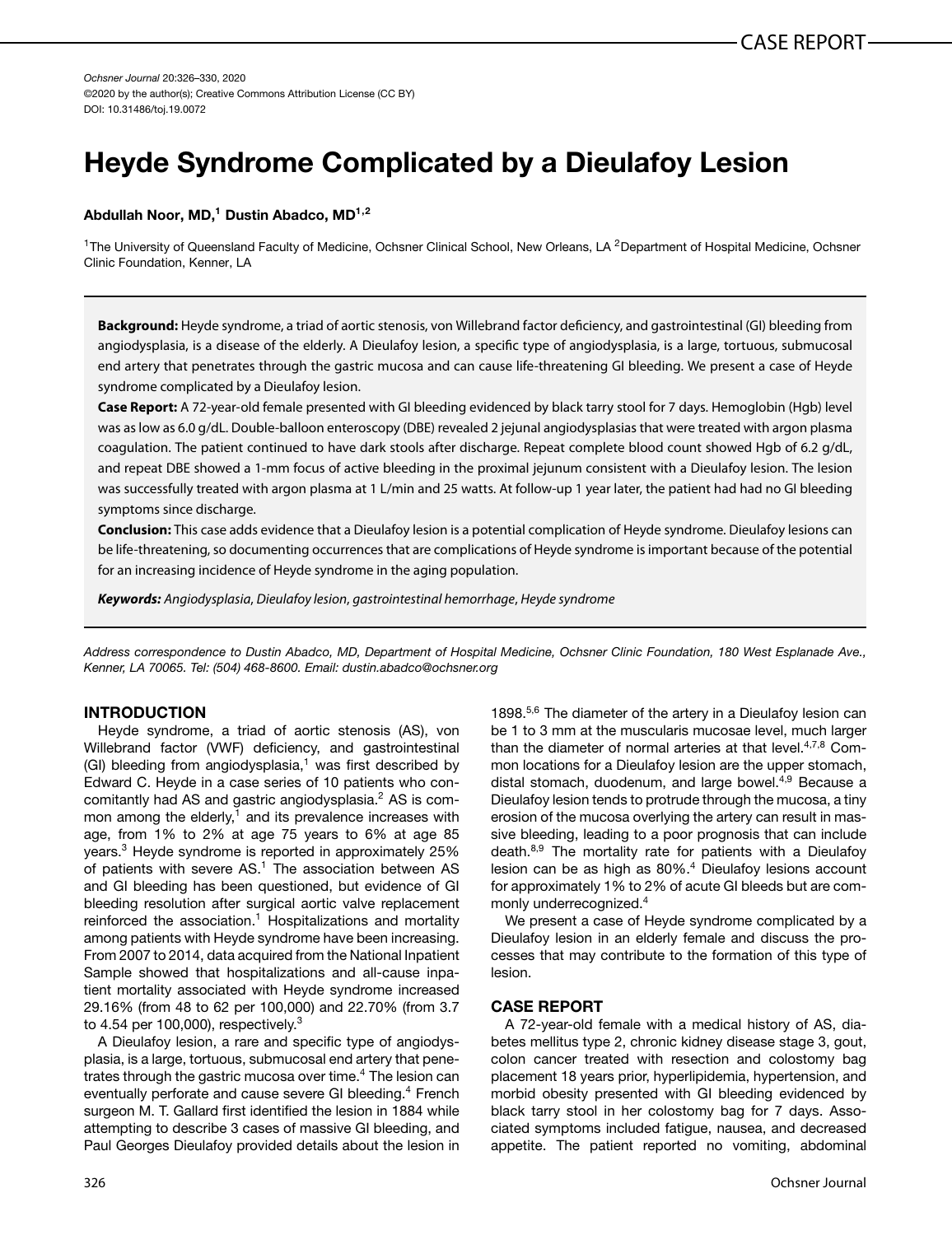distension, or abdominal pain. She had not recently taken any nonsteroidal antiinflammatory drugs. Echocardiography 1 month prior to presentation showed aortic valve area of 1.24 cm<sup>2</sup>, aortic valve mean gradient of 39 mmHg, and aortic orifice peak velocity of 4.11 m/s, indicative of moderate to severe AS.

The patient was initially seen at a regional hospital where her hemoglobin (Hgb) level was as low as 6.0 g/dL. During her stay at the regional hospital, she underwent push enteroscopy, colonoscopy, tagged red blood cell (RBC) scan, and angiography. The RBC scan showed delayed images for tracer accumulation in the right colon/terminal ileum. She was transfused 2 units of packed RBCs on day 4 of hospitalization and 3 units of packed RBCs on day 6. She was transferred to our tertiary care center on day 7 of hospitalization.

On arrival at our hospital, the patient's vital signs were within normal limits. She was alert and oriented. Her colostomy bag was located on the right lower quadrant of the abdomen and contained black tarry stool. Erythema was visible around the colostomy site. She had an existing colectomy midline wound with a linear bandage beginning below the xiphoid process and crossing the umbilicus. Other significant abdominal findings included abdominal distension and tenderness at the periumbilical and hypogastric region on deep palpation. A large hernia protruded from the pelvic region. Cardiovascular examination was significant for systolic ejection murmur, III/VI in intensity on the Levine scale, in the aortopulmonary area. Eye examination revealed conjunctival pallor.

On admission, the patient's laboratory results were significant for Hgb of 8.3 g/dL and a platelet count of 96 platelets/μL. Video capsule endoscopy showed blood in her proximal small bowel, and double-balloon enteroscopy (DBE) showed jejunal angiodysplasia that was treated with argon plasma coagulation. Repeat DBE on day 3 of hospitalization at our facility showed another small jejunal angiodysplasia that was also treated with argon plasma coagulation. Her Hgb remained stable during admission. She was discharged after 3 days of hospitalization with home health to resume wound care for her abdominal wound.

The patient continued to have dark stools after discharge. She was readmitted to the regional hospital 10 days after discharge. Repeat complete blood count showed Hgb of 6.2 g/dL. She was transferred back to our hospital the next day after being transfused another 2 units of packed RBCs. Repeat DBE showed a 1-mm focus of active bleeding in the proximal jejunum consistent with a Dieulafoy lesion (Figure).

The lesion was treated with argon plasma at 1 L/min and 25 watts. Two homeostatic clips were placed to prevent further bleeding. India ink 0.3 mL was injected to tattoo the area. The patient's Hgb remained stable at 7.9 g/dL during the postoperative observation period. After 2 days, she was discharged home. At follow-up 1 year later, she reported no GI bleeding symptoms since discharge.

#### **DISCUSSION**

Our patient had findings characteristic of Heyde syndrome: history of AS, persistently low Hgb, low platelets, and angiodysplasia (the Dieulafoy lesion).

Our patient's VWF levels were not checked, but VWF deficiency can lead to low platelets. VWF, a high molecular





weight multimer, is necessary in maintaining normal coagulation homeostasis, and its role in angiogenesis has been described as well.<sup>10</sup> With regard to its role in homeostasis, VWF recruits platelets and initiates platelet aggregation by activating the glycoprotein Ib-IX-V and glycoprotein

IIb-IIIa complexes after endothelial injury or activation.<sup>1</sup> In

**Figure. (A) Dieulafoy lesion at the proximal jejunum. (B) Bleeding from the lesion. (C) Lesion after treatment with argon plasma at 1 L/min and 25 watts.** (Photos by Daniel

Raines, MD).

OCHSNER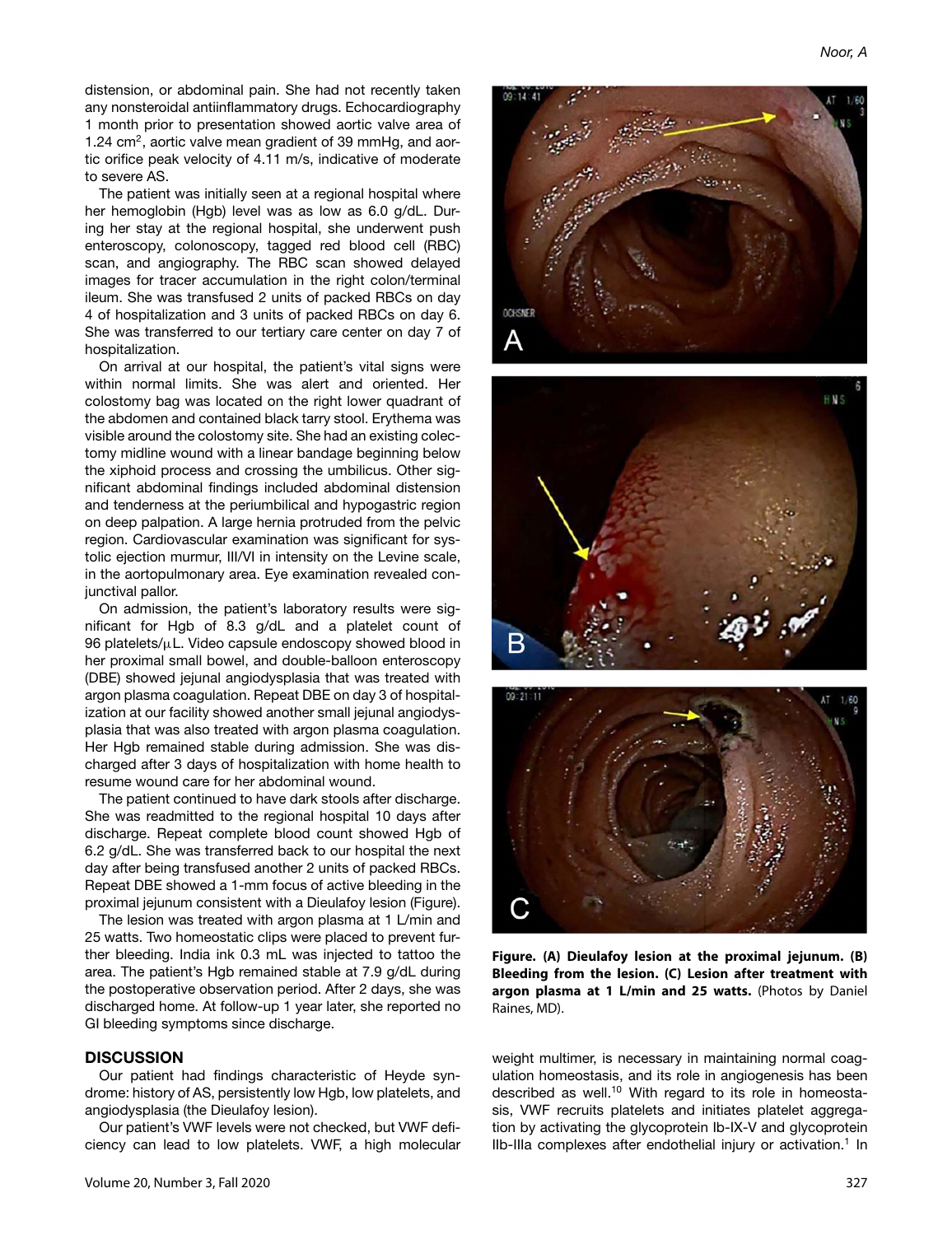<span id="page-2-0"></span>normal conditions, VWF has a closed conformation resistant to proteolysis by ADAMTS13, a specific metalloprotease that breaks down uncoiled VWF. $1$  The shear stress of AS caused by blood flowing through a narrow orifice has multiple effects on VWF, uncoiling the VWF multimer and making the VWF multimer sensitive to ADAMTS13 by expos-ing the bond between Tyr842 and Met843.<sup>1[,11-13](#page-3-0)</sup> ADAMTS13 cleaves the uncoiled VWF, resulting in acquired VWF deficiency. Further, high shear flow can cause VWF to bind with platelet glycoprotein Ib longer than usual by exposing VWF adhesive surfaces. This process results in small platelet VWF aggregates. These small aggregates are sequestered by natural VWF cleaving protease, resulting in decreased platelet count.[14-16](#page-3-0) The binding of VWF with platelets because of high shear flow and subsequent sequestration explains our patient's low platelet count.

The process of angiodysplasia development from VWF deficiency is complex. Randi et al demonstrated that inhibition of VWF in vitro is associated with increased proliferation, migration, and tube formation related with angiogenesis.<sup>10</sup> Similar findings were reported from an in vivo experiment with VWF-deficient mice.<sup>17</sup>

The vascular endothelial growth factor (VEGF) family and angiopoietin-1 (Ang-1)/Tie2 system play an important role in angiogenesis, and dysregulation can lead to angiodysplasia[.10](#page-3-0) VEGF plays a predominant role in the initiation and progression of vascular development.<sup>1</sup> The best characterized protein and receptor are VEGF-A and VEGFR2, respectively.<sup>1</sup> When VEGF-A binds to VEGFR2 on endothelial cells, it stimulates receptor dimerization and autophosphorylation of intracellular tyrosine kinase residue, causing intracellular signaling cascades that are principally responsible for cell survival, permeability, migration, and proliferation[.10,18,19](#page-3-0) In vivo studies, however, have shown that even though VEGF is known to promote angiogenesis, overexpression of VEGF leads to formation of fragile capillaries and disrupted structures and can lead to angiodysplasia.<sup>[10,20](#page-3-0)</sup>

The Ang-1/Tie2 system is involved in maturation and stability of the newly formed blood vessels.<sup>21</sup> Ang-1, produced by non–endothelial cells such as pericytes and mural cells, binds to the Tie2 receptor to promote quiescence and stability.<sup>[10,21](#page-3-0)</sup> However, some experimental models also suggest that Ang-1 is responsible for proliferation of blood vessels.[21](#page-3-0) Proposals that attempt to account for this difference state that the location of the Tie2 receptor protein and its cell surface partners determine whether Ang-1 will act as proliferator or stabilizer.<sup>[22](#page-3-0)</sup>

Ang-1 and Tie2 interaction has also been shown to reduce inflammation[.21](#page-3-0) Ang-1 is a complement to VEGF. While VEGF acts as proliferator, Ang-1 acts as stabilizer.<sup>10</sup> Their coexpression leads to the growth and stability of blood vessels.

Ang-2 is the antagonistic ligand to the Tie2 receptor. Ang-2 competes with Ang-1 to bind with Tie2, and when bound, promotes vascular destabilization, growth, and inflammation, as opposed to stabilization promoted by Ang-1. To promote angiogenesis, Ang-2 appears to act synergistically with VEGF.<sup>10,23,24</sup>

Increased VEGFR2 phosphorylation has been reported in the microvasculature of VWF-deficient mice.<sup>[17](#page-3-0)</sup> Therefore, decreased VWF seems to be associated with overgrown, unstable, and fragile vessels characteristic of angiodysplasia[.25](#page-3-0) How VWF modulates VEGFR2 is currently

an area of research. One hypothesis is that integrin  $\alpha$ v $\beta$ 3, a VWF ligand, binds to VWF to regulate VEGFR2.<sup>26</sup> However, the exact signaling that follows this binding is yet to be described[.27](#page-3-0) In vitro studies have shown that VWF-deficient endothelial cells increased the release of Ang-2 from Weibel-Palade bodies, the storage granules of endothelial cells.<sup>27,28</sup> Increased Ang-2 can lead to unstable angiogenesis. $23,24$ 

A carbohydrate-binding protein called galectin-3 (Gal-3) plays a role in VWF-dependent angiogenesis. Gal-3 can bind to VWF, VEGFR2, and integrin αvβ3, causing a complex pro-cess that has a proangiogenic effect.<sup>[29,30](#page-3-0)</sup> A Gal-3 inhibitor can reduce angiogenesis. In clinical trials, Gal-3 inhibitors exhibited a good safety profile and may be an additional treatment option for patients with recurrent GI bleed, such as our patient.<sup>27,31</sup>

While the above discussion sheds some light on the process of angiodysplasia, the exact pathophysiological process that results in a Dieulafoy lesion, a specific type of angiodysplasia, is unknown.<sup>32</sup> Unlike a normal arteriole in the GI mucosa, a Dieulafoy lesion tends to maintain its caliber instead of narrowing as a normal arteriole would. Because the lesion fails to taper in caliber, the arterial branch tends to penetrate the outer layer of the mucosal wall. $^{7,33}$  The vessel is histologically normal. The lesion lacks signs of inflammation or deep ulceration. Arteriosclerosis, aneurysms, elastic tissue abnormalities, or signs of vasculitis are usually not seen.<sup>[8,34,35](#page-3-0)</sup> Superficial mucosal erosion is considered the primary event leading to arterial rupture.<sup>36,37</sup> The pulsatility of the large submucosal artery inflicts local microtrauma and ischemia to the mucosa, causing the lesion to thin over time. Initial rupture can occur from minor resistance in the arterial wall and can cause further rupture of the basement membrane and overlying epithelium, leading to localized ischemia that causes erosion and complete rupture.<sup>[38-](#page-3-0)[41.](#page-4-0)</sup>

# **CONCLUSION**

The exact process of how a Dieulafoy lesion, a specific type of angiodysplasia, forms is unknown. This lack of knowledge is noteworthy because of the high mortality associated with Dieulafoy lesions. Because of the increasing incidence of Heyde syndrome among the elderly, documentation of potentially life-threatening complications is important. Our case provides evidence that a Dieulafoy lesion is a rare but potential complication of Heyde syndrome.

# **ACKNOWLEDGMENTS**

*The authors have no financial or proprietary interest in the subject matter of this article.*

# **REFERENCES**

- 1. Natorska J, Mazur P, Undas A. Increased bleeding risk in patients with aortic valvular stenosis: from new mechanisms to new therapies. *Thromb Res*. 2016 Mar;139:85-89. doi: 10.1016/j.thromres.2016.01.016.
- 2. Heyde EC. Gastrointestinal bleeding in aortic stenosis. *N Engl J Med*. 1958;259:196.
- 3. Desai R, Parekh T, Singh S, et al. Alarming increasing trends in hospitalizations and mortality with Heyde's syndrome: a nationwide inpatient perspective (2007 to 2014). *Am J Cardiol*. 2019 Apr 1;123(7):1149-1155. doi: 10.1016/j.amjcard.2018.12.043.
- 4. Batouli A, Kazemi A, Hartman MS, Heller MT, Midian R, Lupetin AR. Dieulafoy lesion: CT diagnosis of this lesser-known cause of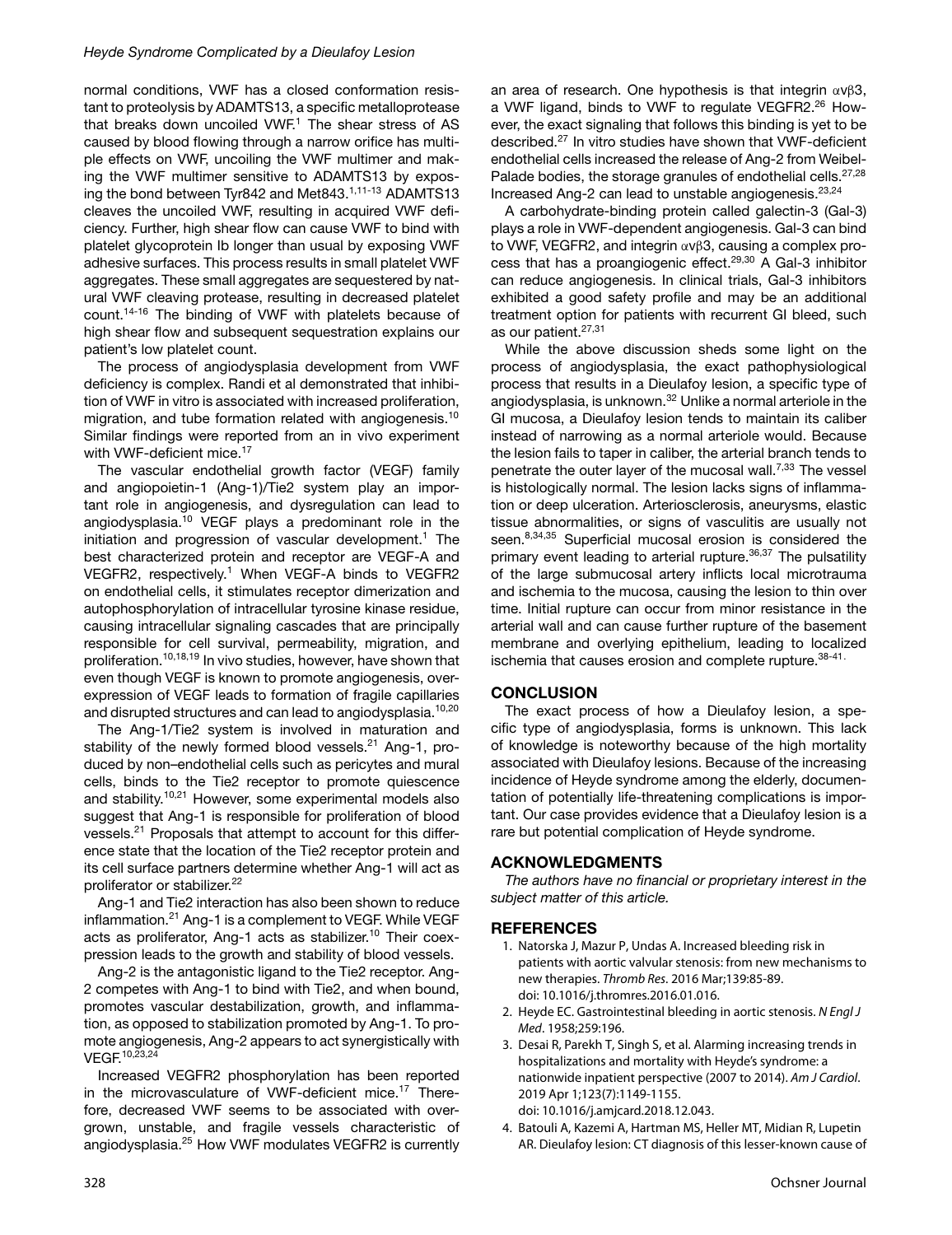<span id="page-3-0"></span>gastrointestinal bleeding. *Clin Radiol*. 2015 Jun;70(6):661-666. doi: 10.1016/j.crad.2015.02.005.

- 5. Gallard T. Aneurysmes milliares de l'estomac, donnant lieu a des hematemeses mortelles. *Bull Mem Soc Med Hop Paris*. 1884;1:84-91.
- 6. Dieulafoy G. Exulceratio simplex. L'intervebtion chirurgicale dans les hematemeses foudroyantes consecutives a l'exulceration simple de l'estomac. *Bull de L'Acad de Med*. 1898;39:49-84.
- 7. Frank W. Hematemesis associated with gastric arteriosclerosis. *Gastroenterology*. 1946 Aug;7:231-240.
- 8. Donaldson GA, Hamlin E Jr. Massive hematemesis resulting from rupture of a gastric-artery aneurysm; report of 3 cases. *N Engl J Med*. 1950 Sep 7;243(10):369-373. doi: 10.1056/NEJM195009072431003.
- 9. Baxter M, Aly EH. Dieulafoy's lesion: current trends in diagnosis and management. *Ann R Coll Surg Engl*. 2010 Oct;92(7):548-554. doi: 10.1308/003588410X12699663905311.
- 10. Randi AM, Laffan MA, Starke RD. Von Willebrand factor, angiodysplasia and angiogenesis. *Mediterr J Hematol Infect Dis*. 2013 Sep 2;5(1):e2013060. doi: 10.4084/MJHID.2013.060.
- 11. Turner NA, Nolasco L, Ruggeri ZM, Moake JL. Endothelial cell ADAMTS-13 and VWF: production, release, and VWF string cleavage. *Blood*. 2009 Dec 3;114(24):5102-5111. doi: 10.1182/blood-2009-07-231597.
- 12. Tsai HM, Sussman II, Nagel RL. Shear stress enhances the proteolysis of von Willebrand factor in normal plasma. *Blood*. 1994 Apr 15;83(8):2171-2179.
- 13. Dent JA, Berkowitz SD, Ware J, Kasper CK, Ruggeri ZM. Identification of a cleavage site directing the immunochemical detection of molecular abnormalities in type IIA von Willebrand factor. *Proc Natl Acad Sci U S A*. 1990 Aug;87(16):6306-6310. doi: 10.1073/pnas.87.16.6306.
- 14. Goto S, Ikeda Y, Saldívar E, Ruggeri ZM. Distinct mechanisms of platelet aggregation as a consequence of different shearing flow conditions. *J Clin Invest*. 1998 Jan 15;101(2):479-486. doi: 10.1172/JCI973.
- 15. Goto S, Salomon DR, Ikeda Y, Ruggeri ZM. Characterization of the unique mechanism mediating the shear-dependent binding of soluble von Willebrand factor to platelets. *J Biol Chem*. 1995 Oct 6;270(40):23352-23361. doi: 10.1074/jbc.270.40.23352.
- 16. Peterson DM, Stathopoulos NA, Giorgio TD, Hellums JD, Moake JL. Shear-induced platelet aggregation requires von Willebrand factor and platelet membrane glycoproteins Ib and IIb-IIIa. *Blood*. 1987 Feb;69(2):625-628.
- 17. Starke RD, Ferraro F, Paschalaki KE, et al. Endothelial von Willebrand factor regulates angiogenesis. *Blood*. 2011 Jan 20;117(3):1071-1080. doi: 10.1182/blood-2010-01-264507.
- 18. Olsson AK, Dimberg A, Kreuger J, Claesson-Welsh L. VEGF receptor signalling - in control of vascular function. *Nat Rev Mol Cell Biol*. 2006 May;7(5):359-371. doi: 10.1038/nrm1911.
- 19. Springer ML, Chen AS, Kraft PE, Bednarski M, Blau HM. VEGF gene delivery to muscle: potential role for vasculogenesis in adults. *Mol Cell*. 1998 Nov;2(5):549-558. doi: 10.1016/s1097-2765(00)80154-9.
- 20. Schwarz ER, Speakman MT, Patterson M, et al. Evaluation of the effects of intramyocardial injection of DNA expressing vascular endothelial growth factor (VEGF) in a myocardial infarction model in the rat—angiogenesis and angioma formation. *J Am Coll Cardiol*. 2000 Apr;35(5):1323-1330. doi: 10.1016/s0735-1097(00)00522-2.
- 21. Eklund L, Olsen BR. Tie receptors and their angiopoietin ligands are context-dependent regulators of vascular

remodeling. *Exp Cell Res*. 2006 Mar 10;312(5):630-641. doi: 10.1016/j.yexcr.2005.09.002.

- 22. Fukuhara S, Sako K, Minami T, et al. Differential function of Tie2 at cell-cell contacts and cell-substratum contacts regulated by angiopoietin-1. *Nat Cell Biol*. 2008 May;10(5):513-526. doi: 10.1038/ncb1714.
- 23. Daly C, Pasnikowski E, Burova E, et al. Angiopoietin-2 functions as an autocrine protective factor in stressed endothelial cells. *Proc Natl Acad Sci U S A*. 2006 Oct 17;103(42):15491-15496. doi: 10.1073/pnas.0607538103.
- 24. Daly C, Eichten A, Castanaro C, et al. Angiopoietin-2 functions as a Tie2 agonist in tumor models, where it limits the effects of VEGF inhibition. *Cancer Res*. 2013 Jan 1;73(1):108-118. doi: 10.1158/0008-5472.CAN-12-2064.
- 25. Lazarus A, Keshet E. Vascular endothelial growth factor and vascular homeostasis. *Proc Am Thorac Soc*. 2011 Nov;8(6):508-511.
- 26. Somanath PR, Malinin NL, Byzova TV. Cooperation between integrin alphavbeta3 and VEGFR2 in angiogenesis. *Angiogenesis*. 2009;12(2):177-185. doi: 10.1007/s10456-009-9141-9.
- 27. Randi AM, Smith KE, Castaman G. von Willebrand factor regulation of blood vessel formation. *Blood*. 2018 Jul 12;132(2):132-140. doi: 10.1182/blood-2018-01-769018.
- 28. Starke RD, Paschalaki KE, Dyer CEF, et al. Defective angiopoietin-2 release from von Willebrand disease patients' blood outgrowth endothelial cells. *J Thromb Haemost*. 2013;11:175.
- 29. Markowska AI, Liu F-T, Panjwani N. Galectin-3 is an important mediator of VEGF- and bFGF-mediated angiogenic response. *J Exp Med*. 2010 Aug 30;207(9):1981-1993. doi: 10.1084/jem.20090121.
- 30. Saint-Lu N, Oortwijn BD, Pegon JN, et al. Identification of galectin-1 and galectin-3 as novel partners for von Willebrand factor. *Arterioscler Thromb Vasc Biol*. 2012 Apr;32(4):894-901. doi: 10.1161/ATVBAHA.111.240309.
- 31. Harrison SA, Marri SR, Chalasani N, et al. Randomised clinical study: GR-MD-02, a galectin-3 inhibitor, vs. placebo in patients having non-alcoholic steatohepatitis with advanced fibrosis. *Aliment Pharmacol Ther*. 2016 Dec;44(11-12):1183-1198. doi: 10.1111/apt.13816.
- 32. Rotman SR, Saltzman JR. Upper gastrointestinal bleeding. In: McKean SC, Ross JJ, Dressler DD, Scheurer DB, eds. *Principles and Practice of Hospital Medicine*. 2nd ed. New York, NY: McGraw-Hill Education; 2017.
- 33. Chaer RA, Helton WS. Dieulafoy's disease. *J Am Coll Surg*. 2003 Feb;196(2):290-296. doi: 10.1016/S1072-7515(02)01801-X.
- 34. Rossi NP, Green EW, Pike JD. Massive bleeding of the upper-gastrointestinal tract due to Dieulafoy's erosion. *Arch Surg*. 1968 Nov;97(5):797-800. doi: 10.1001/archsurg.1968.01340050137021.
- 35. Juler GL, Labitzke HG, Lamb R, Allen R. The pathogenesis of Dieulafoy's gastric erosion. *Am J Gastroenterol*. 1984 Mar;79(3):195-200.
- 36. Veldhuyzen van Zanten SJ, Bartelsman JF, Schipper ME, Tytgat GN. Recurrent massive haematemesis from Dieulafoy vascular malformation–a review of 101 cases. *Gut*. 1986 Feb;27(2):213-222. doi: 10.1136/gut.27.2.213.
- 37. Voth D. Das architektonische prinzip der magearterien in seiner bedeutung fur die magenblutung. *Zentralbl Allg Pathol*. 1962;103:553-554.
- 38. Ma CK, Padda H, Pace EH, Szilagyi E. Submucosal arterial malformation of the colon with massive hemorrhage. Report of a case. *Dis Colon Rectum*. 1989 Feb;32(2):149-152. doi: 10.1007/BF02553829.